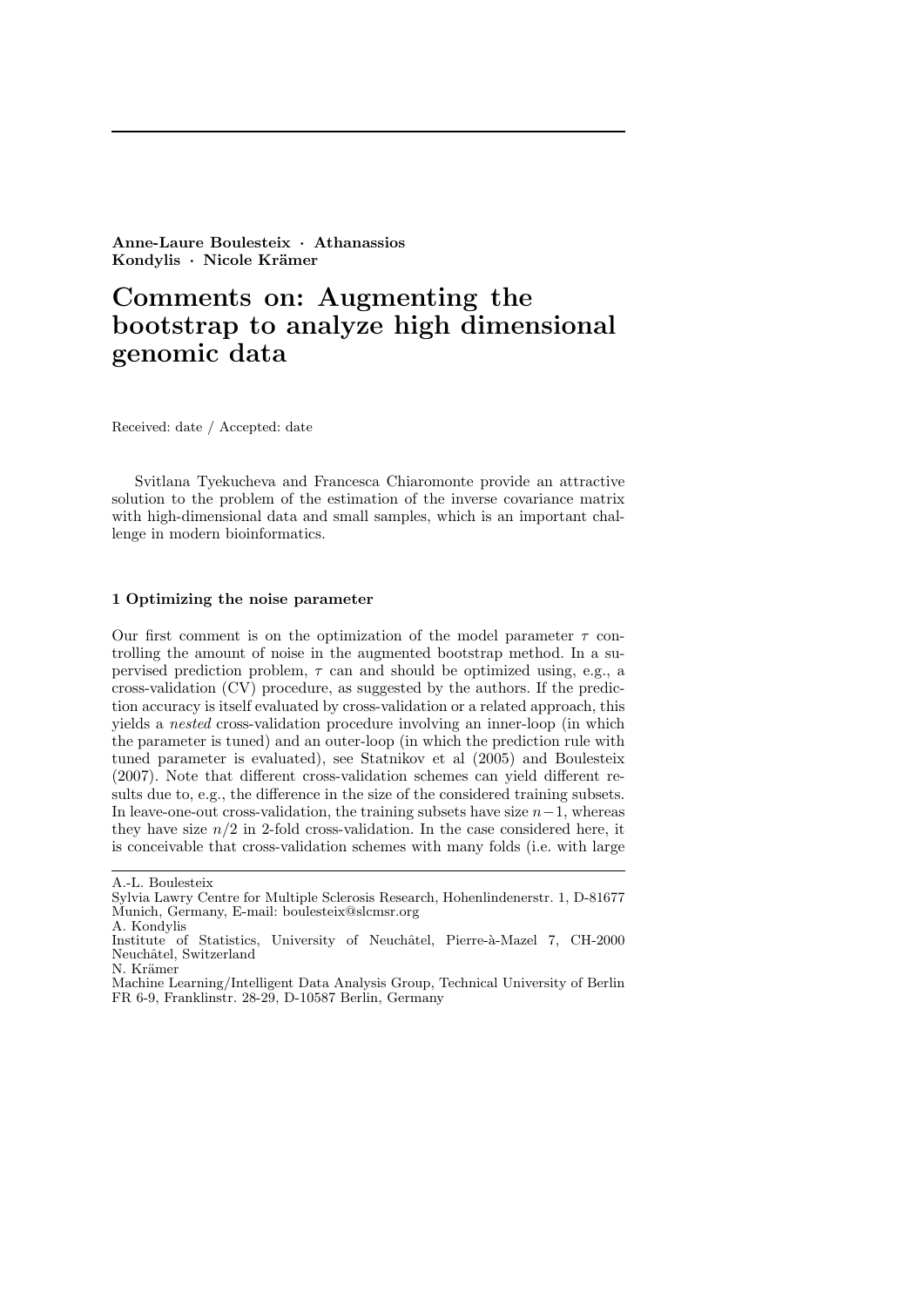training subsets) yield smaller optimal values of  $\tau$  (i.e. less noise) than crossvalidation schemes with less folds, as indirectly suggested by Tyekucheva and Chiaromonte in the right panel of Figure 1.

Cross-validation is a standard procedure for tuning parameters in supervised problems. For example, it may be used to optimize the model parameter  $u$  of the method by Cook et al (2007). In general, an optimized parameter is expected to yield better performance than a parameter value fixed without consideration of the data, but the obtained accuracy may be worse than if the parameter value is chosen optimally a posteriori, i.e. without inner crossvalidation. In the case of an unsupervised problem such as the estimation of the partial correlation matrix (Schäfer and Strimmer, 2005), the choice of the "best"  $\tau$  is a more difficult and hazardous task. As suggested by Figure 1, the estimation accuracy may depend heavily on  $\tau$ . The classical cross-validation procedure can not be applied here. Since the value of the optimal  $\tau$  is expected to depend, among others, on the covariances to be estimated, we have in a way to do with a chicken and egg paradox.

One option is to turn this unsupervised problem into  $p$  supervised problems by successively considering each of the p variables as a response to be predicted by regression based on the p−1 remaining variables. This approach is related to the regression-based estimation of partial correlation coefficients. For the i-th variable, the ordinary least squares estimator of the regression coefficients is given as  $(X_{-i}^T X_{-i})^+ X_{-i}^T X_i$ . For each of these linear regressions, the term  $(X_{-i}^T X_{-i})^+$  can be replaced by the result of the augmented bootstrap procedure, using different values of  $\tau$  successively. One can then select the value of  $\tau$  minimizing the mean squared prediction error over the p regressions in cross-validation settings. This approach, though probably suboptimal and computationally intensive, could at least give a valuable approximation of the optimal  $\tau$  value to be used in the unsupervised problem.

## 2 Bootstrap

The second point that we would like to discuss is the comparison between bootstrap samples of size  $n$  drawn with replacement and subsamples of size  $\langle n \rangle$  arawn without replacement. Bickel and Ren (2001) point out that bootstrap hypothesis testing fails when performed based on bootstrap samples. As outlined by Strobl et al (2007), the use of bootstrap samples also potentially leads to substantial biases when used for variable selection or for the calculation of variable importance measures in random forests. Hence, Strobl et al (2007) recommend drawing subsamples rather than bootstrap samples when building a random forest. In the same vein, Binder and Schumacher (2007) show that complexity selection in bootstrap samples drawn with replacement is biased towards more complex models in many settings. It would be interesing to check whether similar biases occur in the situation considered by Tyekucheva and Chiaromonte, where bootstrap samples are used for estimation. In case they occur, one could consider data sets composed of m noised versions of the original sample instead of noised bootstrap samples.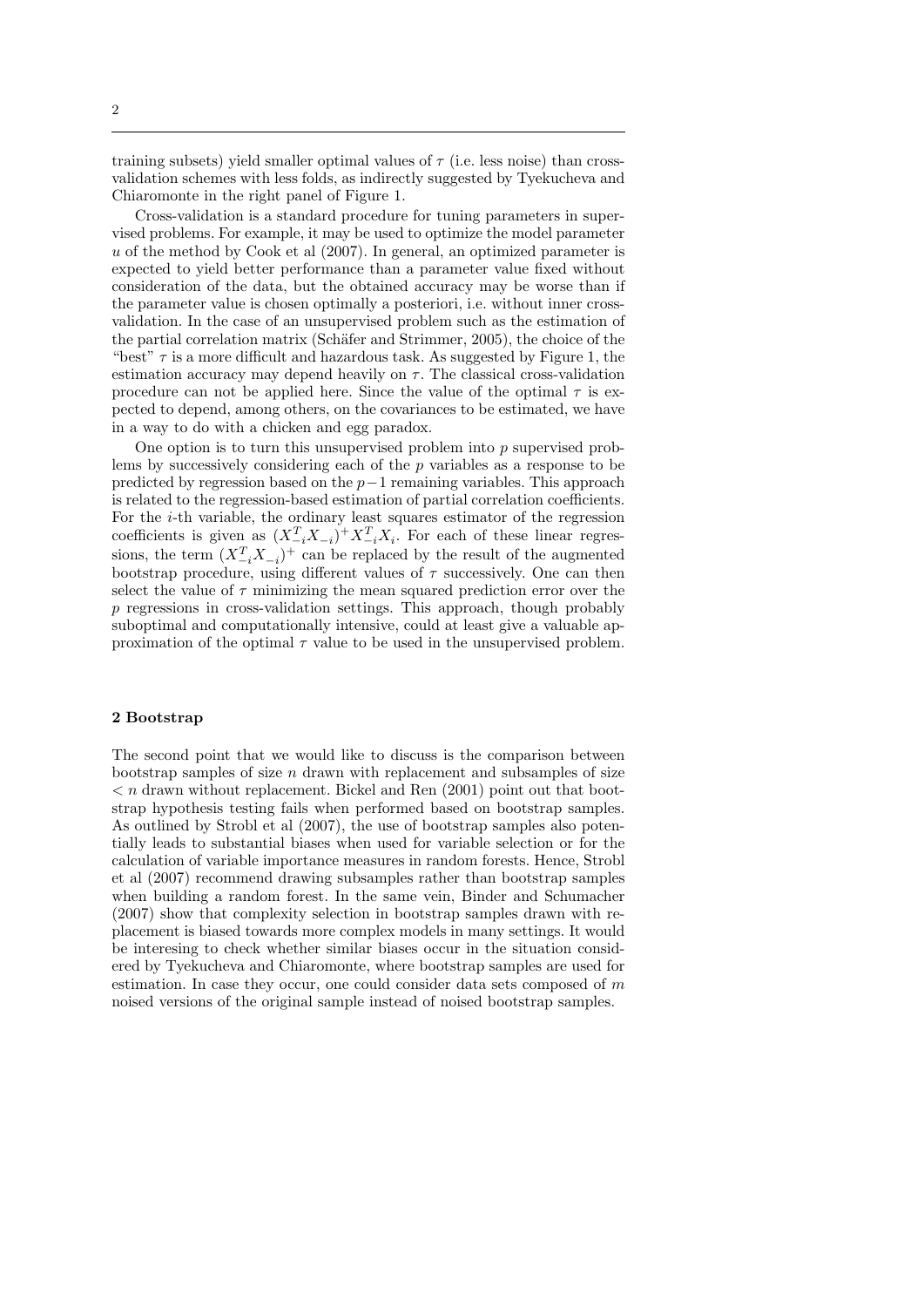## 3 The CLC approach for supervised problems

The following comments refer to the approximation of the solution of

$$
\Sigma x = \nu \tag{1}
$$

in terms of matrix-vector multiplications of the form  $\Sigma^{i} \nu$  (Cook et al, 2007). As the authors point out, this method is similar to Partial Least Squares (PLS) (Wold, 1975). We would like to briefly clarify this connection, which is established via the conjugate gradient (cg) algorithm (Hestenes and Stiefel, 1952). It follows directly from Eq. (9) in the paper by Tyekucheva and Chiaromonte that the method proposed by Cook et al (2007) is equivalent to the cg method, a classical approach in numerical linear algebra. It is an iterative procedure to compute approximate solutions of linear equations by minimizing the loss function  $x^T \Sigma x - 2\nu^T x$  on the Krylov subspace of dimension m spanned by the vectors  $\Sigma^i \nu$  for  $i = 0, \ldots, m - 1$ . The relationship between Krylov spaces and PLS is already outlined in Helland (1988) and Helland (1990), and it can be shown that the solution of PLS regression (with  $m$  components) equals the approximate solution of Eq. (1) found via cg after m iterations, with  $\Sigma$  denoting the sample covariance matrix and  $\nu$  denoting the vector of sample cross-covariance between the predictor variables and the response variable.

When the response is binary, SIR sets the term  $\nu$  to the difference of the two sample class means modulo normalization, which equals the crosscovariance between the predictor variables and the response variable up to the weighting of the class means. Hence, PLS is almost equivalent to the CLC approach by Cook et al (2007) outlined in Eq. (9) in the case of a binary response, and even perfectly equivalent if the two classes are equally sized. Note that the optimization criterion for PLS is usually modified in the case of multiple class prediction (Barker and Rayens, 2003; Rosipal and Krämer, 2006), which leads to orthogonal PLS.

Although commonly used in numerical linear algebra, the cg approach is not well-known as a statistical tool. However, we strongly believe that transferring these methods into a statistical framework will enrich the field of data analysis for very high dimensional data, and we truly appreciate the contribution of the authors to this field. The merits of cg as a regularized estimation technique have been exploited for statistical analysis only recently. For instance, Ide and Tsuda (2007) use Krylov subspace learning for change point detection. Krämer et al (2007) introduce penalized PLS and relate it to a preconditioned conjugate gradient method. Kondylis and Whittaker (2007) set up spectral preconditioners in order to combine Principal Component Analysis and PLS in a unified statistical framework, and use preconditioned conjugate gradients to improve prediction and dimensionality reduction. The penalization/preconditioning approach might also be applied to the analysis of high-dimensional data with a functional structure. As pointed out in Krämer et al (2007), PLS with a penalization term is equivalent to solving the normal equation with a preconditioning matrix that is defined as  $M = (I + P)^{-1}$ , where P denotes a penalty matrix. This approach might also be beneficial for the classification task discussed in the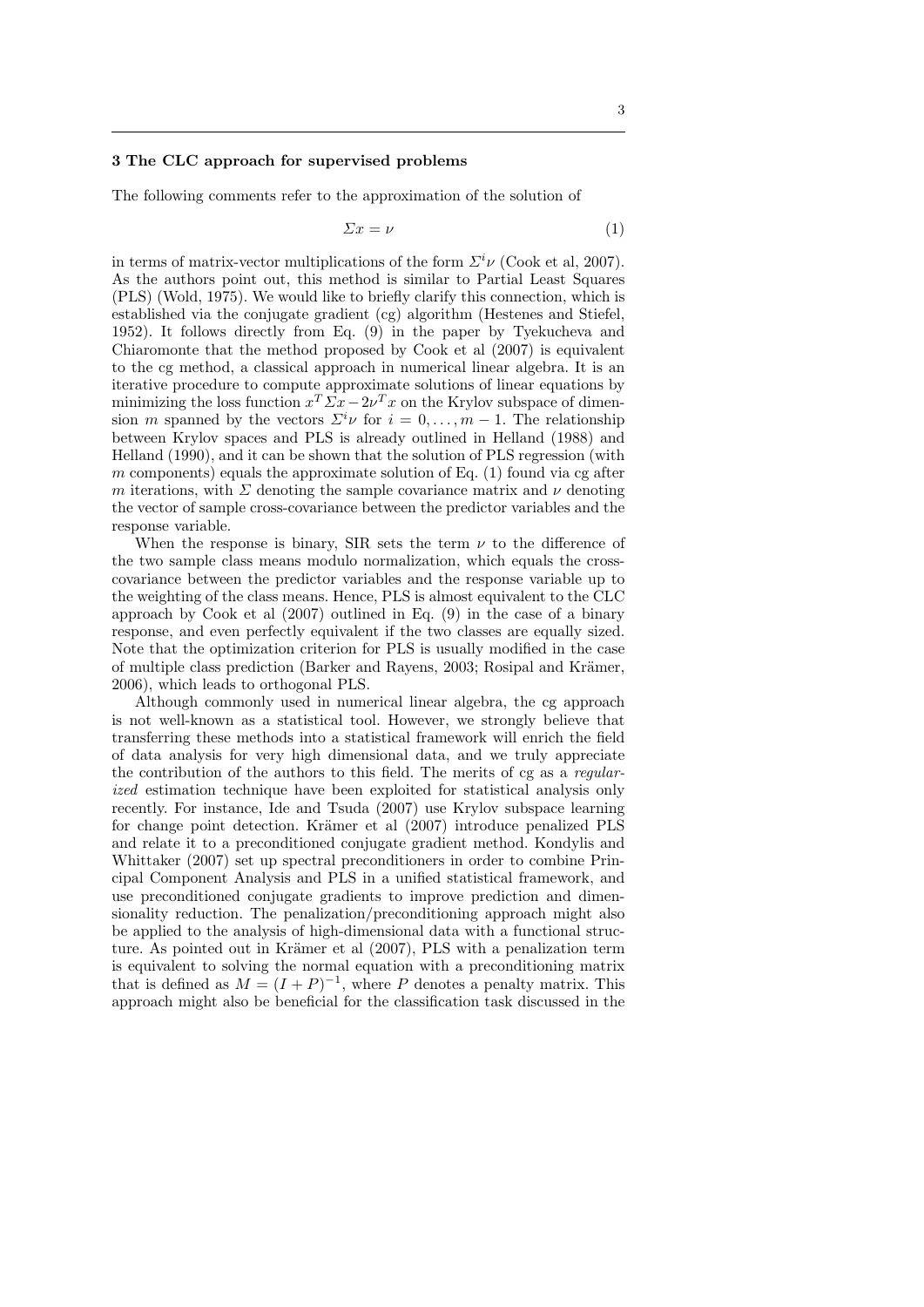paper by Tyekucheva and Chiaromonte if the data have a longitudinal or a time structure.

We conclude with a comment regarding the implementation of the proposed method. For high-dimensional data, the size of the linear equations (1) is huge, since the dimension equals the number of variables. The matrixvector multiplications  $\Sigma^{i} \nu$  scale quadratically with the number of variables, leading to heavy computations, as noted by the authors. Note however that we can apply the kernel trick (Schölkopf et al, 1998) to solve this problem. In a nutshell, we use the fact that the (approximate) solution of Eq. (1) is a linear combination of the n observations. We can then derive the dual representation of Eq. (1), which is a linear equation involving the  $n \times n$  kernel matrix of pairwise inner products between observations. This leads to a so-called kernel representation of Eq. (1) and a kernel representation of the algorithm proposed by Cook et al (2007). Since it scales with the number of observations, which is typically much smaller than the number of variables, the kernel trick can reduce the computation time dramatically. In the context of the proposed cg method (Cook et al, 2007), this leads to two alternatives. We can either use the conjugate gradient algorithm for the dual representation of Eq. (1) or the kernel representation of the initial algorithm, which both scale quadratically with respect to  $n$ . Note that these two approaches are different (Krämer and Braun, 2007).

#### References

- Barker M, Rayens WS (2003) Partial Least Squares for discrimination, Journal of Chemometrics, 17:166-173
- Bickel PJ, Ren JJ (2001) The bootstrap in hypothesis testing. In State of the Art in Probability and Statistics, Festschrift for Willem R. van Zwet, IMS Lecture Notes Monograph Series, Beachwood, OH, USA. Edited by: de Gunst M, Klaassen C, van der Vaart A, 36:91-112
- Binder H, Schumacher M (2007) Adapting prediction error estimates for biased complexity selection in high-dimensional bootstrap samples, FDM-Preprint 100, University of Freiburg
- Boulesteix AL (2006) Reader's reaction to "Dimension reduction for classification with microarray gene expression data". Statistical Applications in Genetics and Molecular Biology 5:16
- Boulesteix AL (2007) WilcoxCV: an R package for fast variable selection in cross-validation. Bioinformatics 23:1702-1704
- Boulesteix AL, Strimmer K (2007) Partial Least Squares: A versatile tool for the analysis of high dimensional genomic data. Brief. Bioinf. 8:24-32
- Cook RD, Li B, Chiaromonte F (2007) Dimension reduction in regression without matrix inversion. Biometrika 94(3) 569 – 584
- Helland IS (1988) On the structure of partial least squares regression, Communications in Statistics - Simulation and Computation, 17:581-607
- Helland IS, (1990) Partial Least Squares Regression and statistical models, Scandinavian Journal of Statistics, 17:97-114